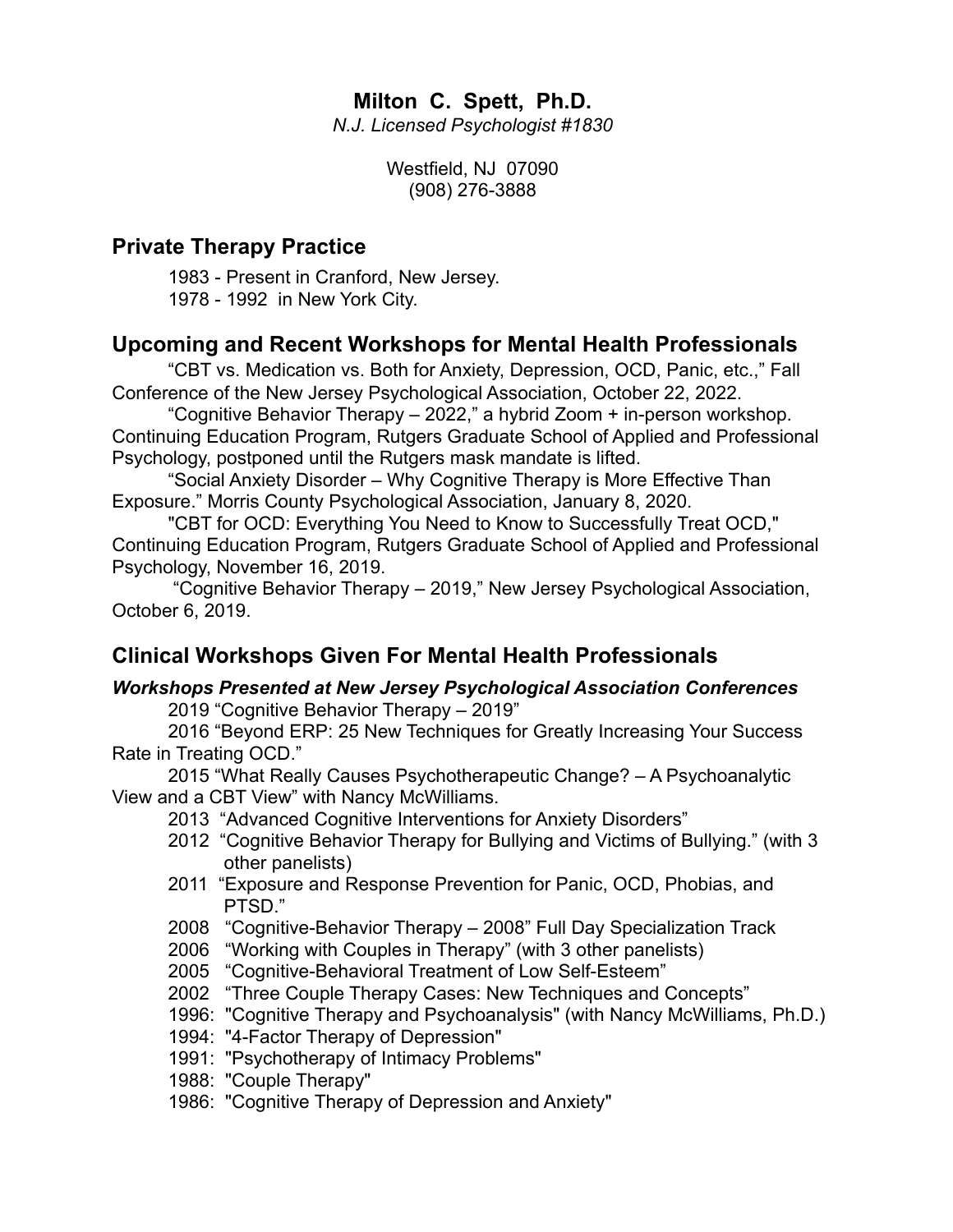#### *Other Workshops for Mental Health Professionals*

"CBT for OCD: Everything You Need to Know to Successfully Treat OCD," Continuing Education Program, Rutgers Graduate School of Applied and Professional Psychology, May 3, 2019."

"A New CBT Treatment for Pain," New Jersey Association of Cognitive Behavioral Therapists, June 3, 2018.

 "Acceptance Techniques vs. Cognitive Techniques for Panic, Social Anxiety, Phobias, and OCD," with Lynn Mollick, Ph.D., New Jersey Association of Cognitive Behavior Therapists, September 24, 2017.

"Cognitive Behavioral Treatment of Chronic Pain," Morris County Psychological Association, September 13, 2017.

"25 Ways to Prevent Stress and Burnout -- On the Job and in Your Personal Life, New Jersey Psychological Association Staff, March 10, 2017."

"OCD and Obsessive Compulsive Personality: Similar Symptoms, Different Treatments." New Jersey Association of Cognitive Behavior Therapists, July 14, 2015.

"Cognitive Behavior Therapy – 2015," Internship Colloquium, Trenton State Psychiatric Hospital, March 18, 2015.

"Cognitive-Behavior Therapy 2014." New Jersey Department of Human Services Internship Colloquium, May 7, 2014.

"Obsessive-Compulsive Personality and Obsessive-Compulsive Disorder: Similar Symptoms, Different Treatments." Morris County Psychological Association, May 14, 2014.

"A Tale of Two Clinical Perspectives: Psychodynamic and CBT Approaches to Treating a Woman with Depression and Multiple Anxiety Disorders." American Psychological Association Division 42 Annual Conference, Philadelphia, PA, October 12, 2013 (with Seth Warren).

"When Medication Facilitates CBT; When Medication Impedes CBT," Essex-Union County Association of Psychologists, January 25, 2013.

 "Advance Clinical Practice Workshop: Difficult Patients and Difficult Dialogues," New Jersey Psychological Association Workshop. March 23, 2012

"New CBT Techniques and CBT for Low Self-Esteem," Mercer County Psychological Association, November 20, 2011

 "Third Wave CBT: Dialectical Behavior Therapy, Mindfulness-Based Cognitive Therapy, Acceptance and Commitment Therapy, and Positive Psychotherapy." The Institute for Personal Growth, Highland Park, NJ, May 13, 2011.

"CBT for Depression and Low Self-Esteem," The Institute for Personal Growth, Highland Park, NJ, April 1, 2011.

"Cognitive-Behavior Therapy for Obsessive-Compulsive Disorder," Middlesex County Psychological Association, December 12, 2010.

"Cognitive-Behavior Therapy for Panic Attacks and OCD," The Institute for Personal Growth, Highland Park, NJ, November 5, 2010.

"How Cognitive-Behavior Therapy Has Changed Since Beck and Ellis. Monmouth-Ocean County Psychological Association, Spring Lake, NJ, Jan. 31, 2010.

"Cognitive-Behavior Therapy for Depression and Anxiety Disorders – 2009," Trinitas Hospital, Elizabeth, NJ, January 23, 2009.

"Recent Advances in Cognitive-Behavior Therapy." Morris County Psychological Association, Florham Park, NJ, January 14, 2009.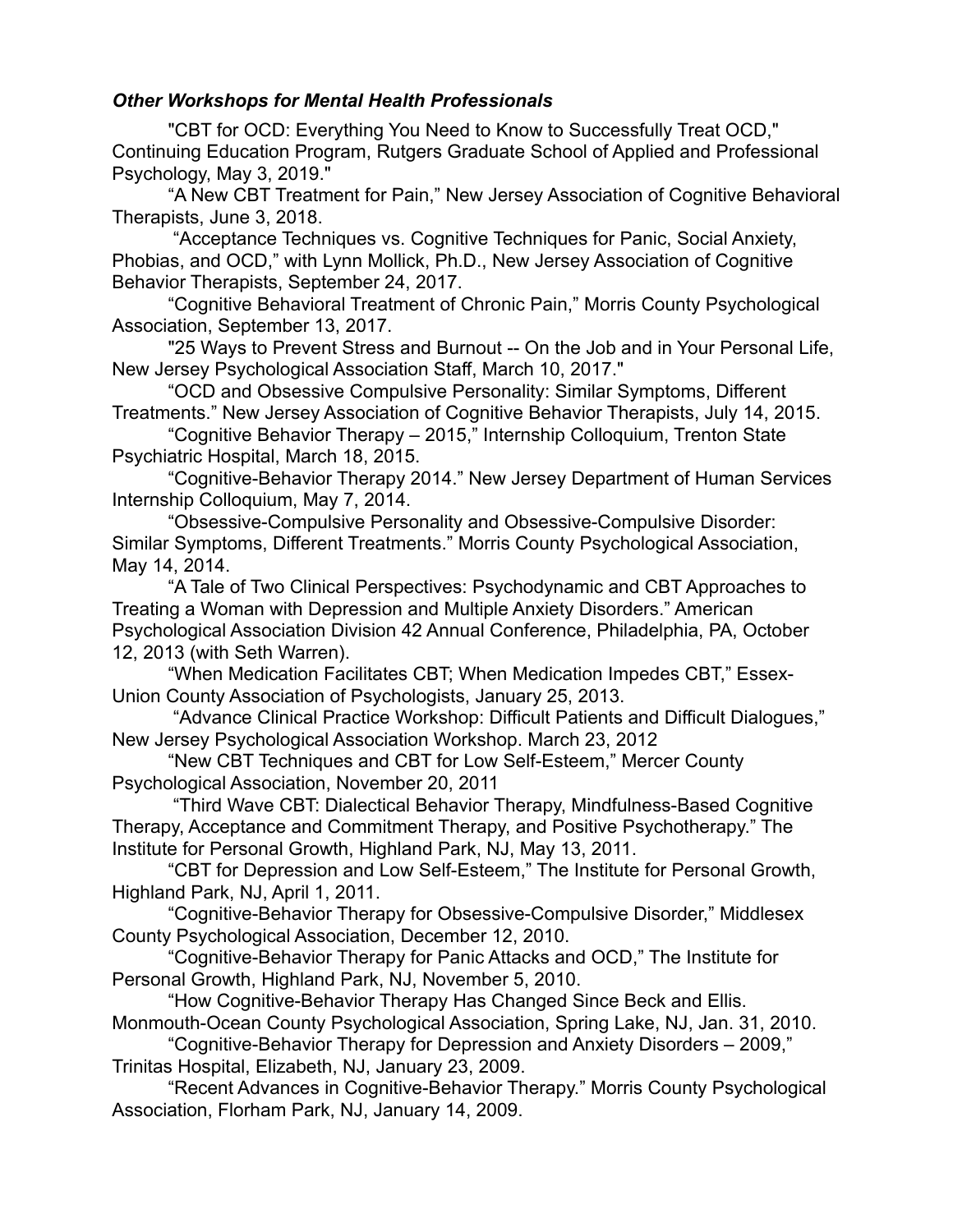"Cognitive-Behavioral Treatment of Panic Attacks," Essex-Union County Association of Psychologists. September 21, 2008.

"Beyond Exposure and Response Prevention," New Jersey Obsessive-Compulsive Foundation, June 13, 2005.

"Might the Twain Meet?: A Challenging Treatment Case," Bergen County Psychological Association, March 6, 2005 (with David MacIsaac, Ph.D.).

"A Unified Approach to Treating Anxiety and Depression," the New Jersey Association of Cognitive Behavioral Therapists, September 19, 2004.

"Treatment of Depression: Psychotherapy vs. Medication vs. Both," Rockland County Psychological Society, April 24, 2004.

"Cognitive Couple Therapy," the New Jersey Association of Cognitive Behavioral Therapists, December 10, 2000.

"Intimacy Problems: Individual and Couple Therapy," New Jersey Association of Cognitive-Behavioral Therapists, Dec. 15, 1996.

"Five-Factor Treatment of Depression: Self-Esteem, Control, Connections, Experiencing Emotions, and Medication," American Day Treatment Center, November 20, 1996.

"Treatment of Depression: Cognitive-Behavior Therapy and Beyond," the New Jersey Association of Cognitive Behavioral Therapists, June 11, 1995.

"Cognitive-Behavior Therapy: Concepts, Techniques, Outcome," Morris County Psychological Association, Jan. 11, 1995.

"Panic Disorder: Diagnosis and Treatment," Union Hospital, Kenilworth, NJ, April 12, 1994 (with Lynn R. Mollick, Ph.D.).

"Psychotherapy of Intimacy Problems," one-day workshop, June 13, 1993, sponsored by The Association for Advanced Training in the Behavioral Sciences.

#### *The following workshops sponsored by Academic Review:*

"Psychotherapy of Depression Update," one-day workshop,

Oct. 21, 1990.

"Psychotherapy of Anxiety, Phobias, & Panic Update," half-day workshop, Oct. 14, 1990.

"Eclectic Treatment of Depression & Low Self-Esteem," six 90-minute sessions, April 17 - May 22, 1990.

"Eclectic Treatment of Relationship Problems," half-day workshop, March 4, 1990.

"Eclectic Treatment of Relationship Fears & Problems,"

six 1 1/2 hour sessions, Oct. 10 - Nov. 14, 1989.

"Integrated Cognitive/Dynamic/Systems Marriage Counseling," one-day workshop, June 26, 1988.

"Integrated Cognitive/Dynamic Therapy for Depression," one-day workshop, April 10, 1988.

## **Publications for Mental Health Professionals**

#### **The following articles for mental health professionals were all published in the**  *New Jersey Psychologist***:**

"Cognitive Therapy vs. Exposure for PTSD, Phobias, Social Anxiety, and Panic," Spring, 2015.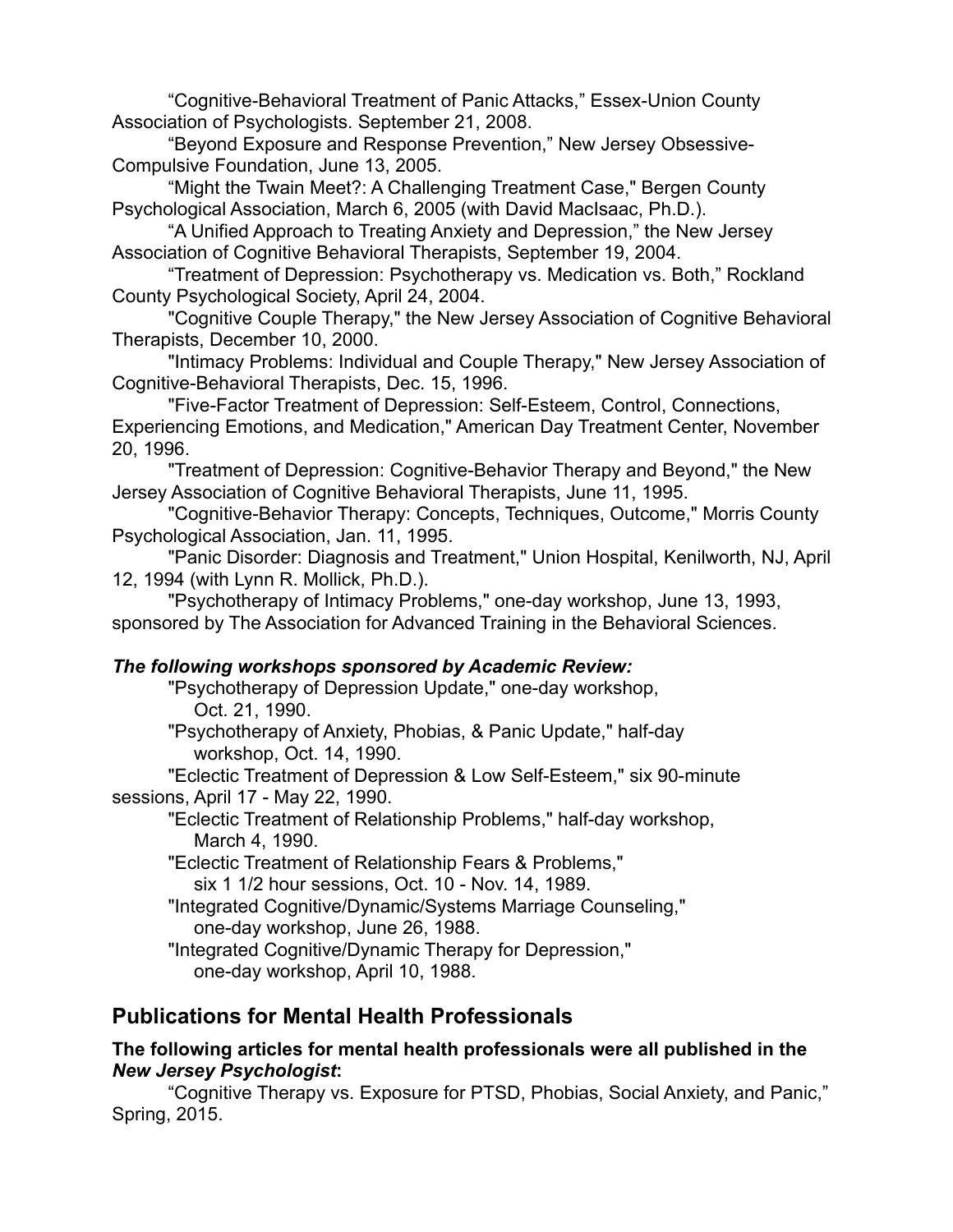"Four New Findings for Treating Anxiety Disorders," (with Lynn Mollick, Ph.D.) Spring, 2015.

"Improving the Effectiveness of CBT for Insomnia," Spring, 2015.

"Two Little-Known CBT Techniques for Severe Depression," (with Lynn Mollick, Ph.D.) Spring, 2015.

"Recognizing and Treating Obsessive-Compulsive Personality Disorder: Do Not Confuse it With OCD," Spring, 2015.

"Cognitive Behavior Therapy – 2014: What's New, What's Important?" Fall, 2014. "Acceptance and Commitment Therapy: The Hottest New Form of CBT" (with Lynn Mollick, Ph.D.), Fall, 2014.

"Cognitive Therapy vs. Exposure for OCD." (with Lynn Mollick, Ph.D.), Fall, 2014 "The 11 Most Important Forms of CBT in 2014," Fall, 2014.

"CBT for OCD: Cognitive, Behavioral, and Family Interventions," Winter, 2012. "What's New in CBT? – Applying Exposure and Response Prevention to Panic,

OCD, PTSD, Phobias, and a Wide Variety of Other Emotional Disorders," Summer, 2011.

"Exposure and Response Prevention, CBT's Most Powerful Intervention for Panic, OCD, PTSD, and Phobias," Spring 2011.

"What's New in Cognitive-Behavior Therapy," Winter, 2010.

"Psychotherapy of Intimacy Problems," Spring, 1993.

"Intimacy Issues," guest editor of special section, Spring, 1993.

"Paradoxical Family Therapy," Winter, 1989.

"What is Cognitive Therapy?," Winter, 1988.

"Biofeedback - Feedback," Spring, 1987.

#### *The following articles were all published by* **the New Jersey Association of Cognitive Behavioral Therapists:**

"Information Processing Therapy for the Psychological Causes of Chronic Pain," June, 2018.

"The Mindfulness Exercise System for the Physical Causes of Chronic Pain," June, 2019

"Obsessive-Compulsive Personality: The Overlooked Diagnosis," special supplement, June 2015.

"Exposure and Response Prevention: Contemporary CBT's Most Powerful Intervention," special supplement, 2011.

"Dysfunctional Cognitions: Should We Dispute, Question, Analyze, Accept, Validate, Ignore, Or Be Mindful of Them?" (with Lynn Mollick, Ph.D.) special supplement

"Social Phobia," Jan., 2007.

"The Three Levels of Couple Therapy," 3 parts, Aug., 2006 – Jan. 2007.

"Cognitive-Behavioral Treatment of Low Self-Esteem," Feb. 2006.

"Schema Therapy for Personality Disorders," May, 2005.

"The Two Critical Components of All Psychotherapies: Experience the Emotion, Change the Cognition," Nov. 2004.

"CBT Vs. Drugs for depression," June, 2004

These and more articles are available at **www.cbt-nj.com/articles.html**

#### *The following book reviews were all published by* **the New Jersey Association of Cognitive-Behavioral Therapists***:*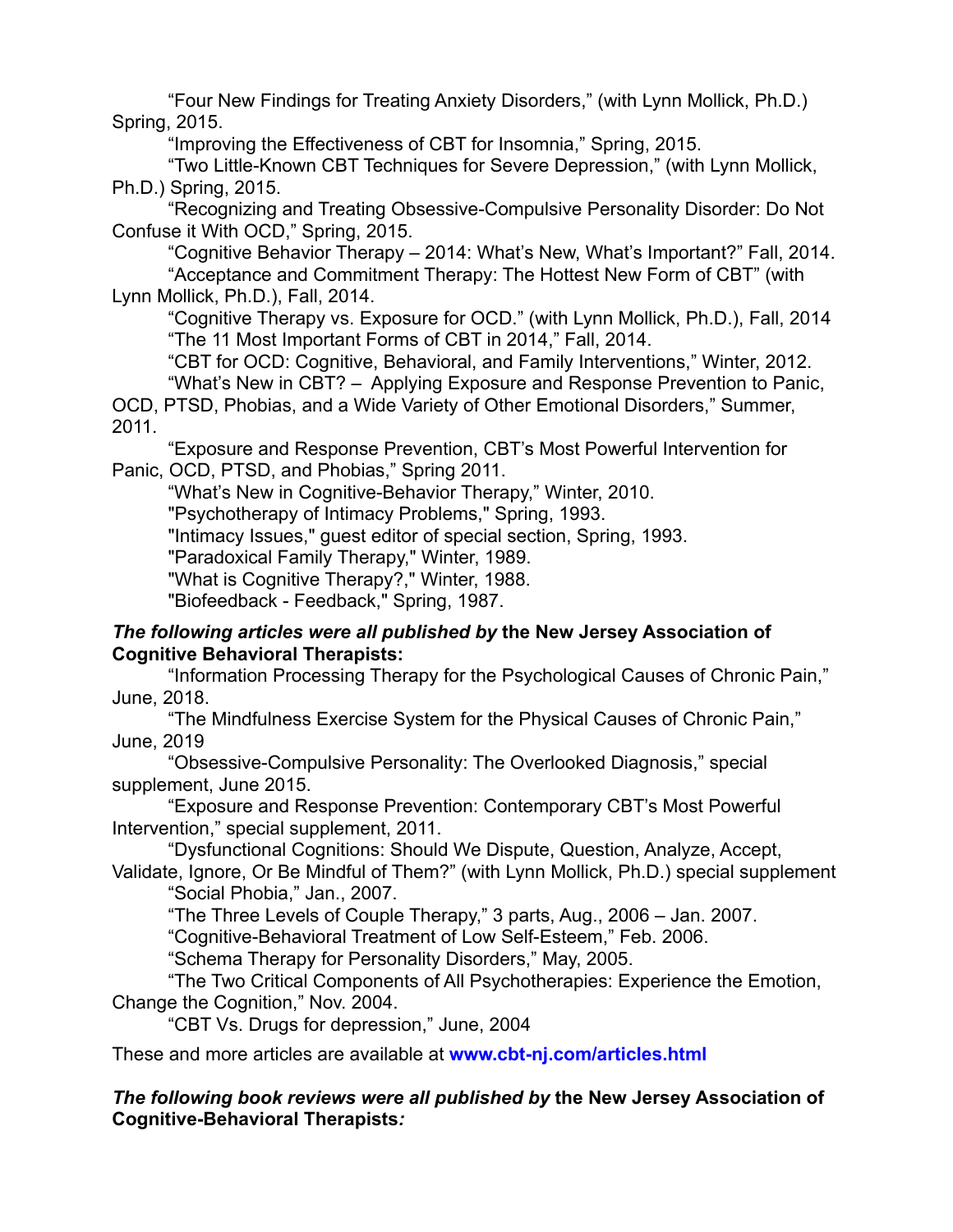"Reconcilable Differences" by Christiansen and Jacobson, December, 2000. "Prozac Backlash" by Joseph Glenmullen, September, 2000. "The Nurture Assumption," by Judith Rich Harris, March, 1999.

#### *The following book reviews were all published by* **The Journal of Psychiatry and Law***:*

"Which Techniques Do We Really Need to Treat Panic Attacks?" Spring, 2008. "Improving Outcomes and Preventing Relapse in Cognitive-Behavioral Therapy,"

edited by Martin Antony, Deborah Ledley, and Richard Heimberg. Winter, 2006.

"Clinical Handbook of Psychological Disorders," edited by David H. Barlow, Winter, 2002.

 "Overcoming Resistance in Cognitive Therapy," by Robert Leahy, Spring, 2002. "Depression in Context" by Christopher Martell, Michael Addis, and Neil Jacobson, Fall, 2001.

"The Seven Principles for Making Marriage Work," by John Gottman and Nan Silver, Summer, 2000.

"Expressing Emotion," by Eileen Kennedy-Moore and Jeanne Watson, Winter, 2000.

### *Other publications for mental health professionals*

"Dysfunctional Cognitions: Should We Dispute, Question, Accept, Validate, Ignore, or Be Mindful of Them?" *Child and Family Behavior Therapy*, Winter, 2008.

"Is Depression an Emotional Disorder or a Cognitive Disorder?" *PsycCRITIQUES, Contemporary Psychology: The APA Book Review Journal,* Feb. 8, 2006.

"Psychotherapy Wars: What Is the Critical Component of Effective Psychotherapy?" *PsycCRITIQUES, Contemporary Psychology: The APA Book Review Journal,* June 27, 2005.

"Treating Anxiety Disorders: Drugs, Psychotherapy, or Both?" *PsycCRITIQUES, Contemporary Psychology: The APA Book Review Journal,* October 19, 2004.

## **New Jersey Psychological Association Activities**

Executive Board Member, 2011 – 2012.

Insurance Committee Member, 2011 – 2013.

Steering Committee Member, NJPA Project on the Crisis in Mental Health Insurance, 2009 – 2011.

Internal Communications Committee Member, 2009 – 2010.

Editor, *Insurance Crisis Updates*, 2009 – 2010.

Executive Board Member, Essex-Union County Association of Psychologists, 2008 - 2010.

Ethics Editor of *The New Jersey Psychologist* and author of the quarterly column "Ethics I.Q.," 1994 - 1996.

Chair, NJPA Committee on the Practice of Psychology – Private Sector, 1986-1987.

# **Teaching Experience**